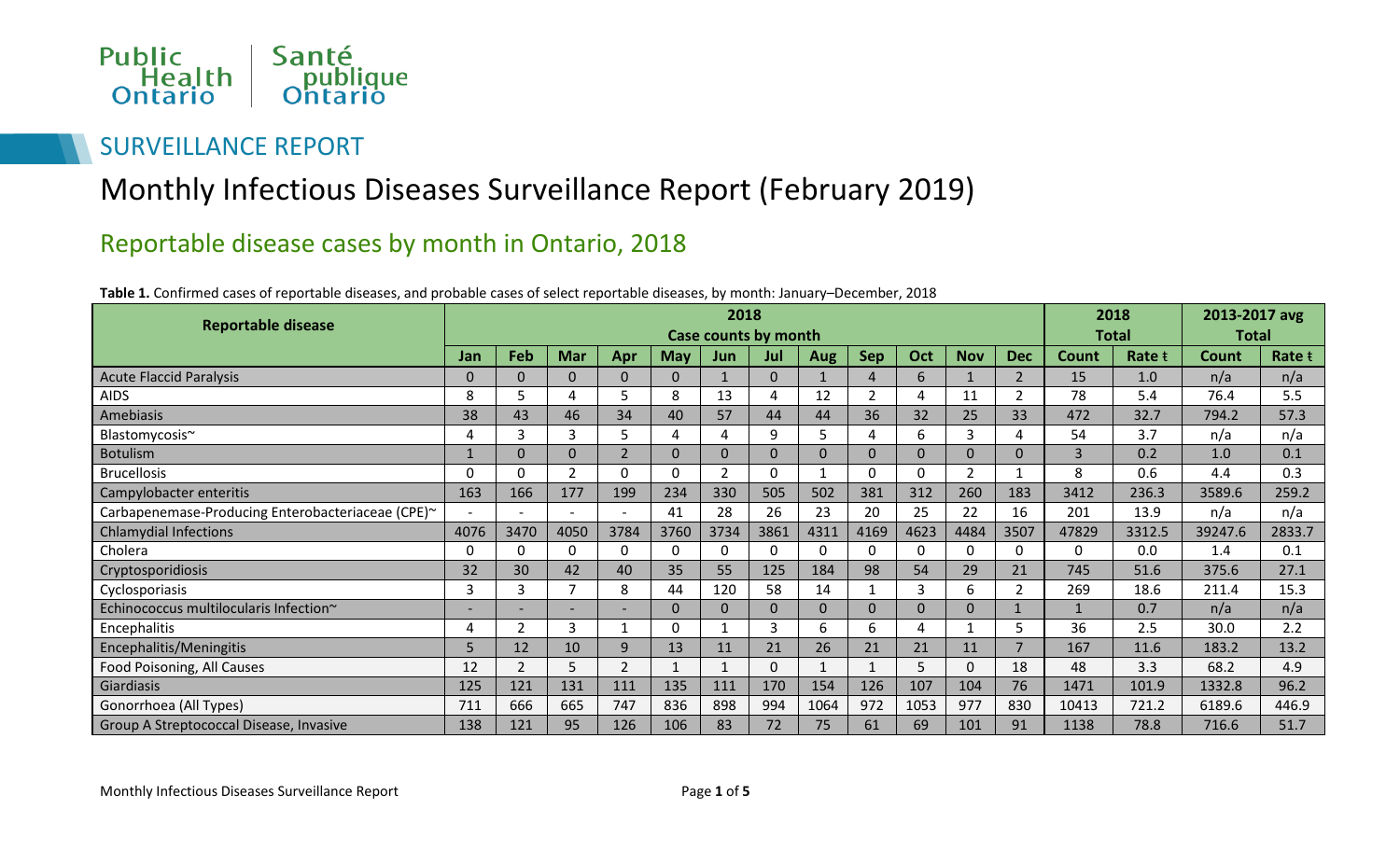| <b>Reportable disease</b>                            | 2018           |                             |                |                |                |                |                |                |                |                | 2018           |                | 2013-2017 avg  |              |         |        |
|------------------------------------------------------|----------------|-----------------------------|----------------|----------------|----------------|----------------|----------------|----------------|----------------|----------------|----------------|----------------|----------------|--------------|---------|--------|
|                                                      |                | <b>Case counts by month</b> |                |                |                |                |                |                |                |                |                |                | <b>Total</b>   | <b>Total</b> |         |        |
|                                                      | Jan            | Feb                         | <b>Mar</b>     | Apr            | <b>May</b>     | Jun            | Jul            | Aug            | <b>Sep</b>     | Oct            | <b>Nov</b>     | <b>Dec</b>     | Count          | Rate t       | Count   | Rate t |
| Group B Streptococcal Disease, Neonatal              | 5              | 6                           | 10             | $\overline{2}$ | $\overline{4}$ | $\overline{4}$ | 5              | $\overline{2}$ | $\overline{4}$ | $\overline{4}$ | 11             | $2^{\circ}$    | 59             | 4.1          | 50.8    | 3.7    |
| Haemophilus Influenzae Disease, All Types, Invasive* | $\mathbf 0$    | $\mathbf 0$                 | $\mathbf 0$    | 10             | 25             | 15             | 32             | 10             | 22             | 23             | 30             | 30             | 197            | 13.6         | n/a     | n/a    |
| <b>Hepatitis A</b>                                   | $\Delta$       | 8                           | 5              | 8              | 18             | 16             | 27             | 31             | 26             | 30             | 22             | 22             | 217            | 15.0         | 96.8    | 7.0    |
| Hepatitis B (Acute)                                  | $\overline{7}$ | 11                          | 8              | 8              | 12             | 5              | 6              | 9              | 6              | 5              | 9              | 6              | 92             | 6.4          | 97.6    | 7.0    |
| <b>Hepatitis B (Chronic)</b>                         | 158            | 137                         | 146            | 143            | 122            | 131            | 120            | 123            | 123            | 148            | 139            | 99             | 1589           | 110.0        | n/a     | n/a    |
| Hepatitis C                                          | 435            | 410                         | 474            | 437            | 473            | 469            | 454            | 424            | 398            | 475            | 354            | 281            | 5084           | 352.1        | 4426.6  | 319.6  |
| <b>HIV</b>                                           | 68             | 67                          | 59             | 81             | 68             | 89             | 71             | 69             | 74             | 90             | 72             | 73             | 881            | 61.0         | 783.0   | 56.5   |
| Influenza                                            | 6074           | 5727                        | 3049           | 1243           | 171            | 12             | 12             | 14             | 15             | 69             | 286            | 2456           | 19128          | 1324.7       | 11109.4 | 802.1  |
| Legionellosis                                        | 11             | 12                          | $\overline{7}$ | 6              | $\overline{9}$ | 18             | 38             | 78             | 51             | 57             | 31             | 14             | 332            | 23.0         | 173.0   | 12.5   |
| Leprosy                                              | 0              | $\mathbf{1}$                | $\overline{0}$ | $\mathbf{1}$   | $\mathbf 0$    | $\mathbf 0$    | $\mathbf{1}$   | $\mathbf{0}$   | $\mathbf{0}$   | $\overline{0}$ | $\mathbf{0}$   | $\mathbf 0$    | $\overline{3}$ | 0.2          | 3.4     | 0.2    |
| Listeriosis                                          |                | $\overline{7}$              | 8              | $\overline{2}$ | $\overline{7}$ | 6              | 5              | 8              | 10             | $6\phantom{1}$ | 9              | $\overline{4}$ | 76             | 5.3          | 62.2    | 4.5    |
| Lyme Disease                                         | 6              | 6                           | 5              | $\overline{3}$ | 59             | 141            | 149            | 99             | 77             | 44             | 19             | $\overline{4}$ | 612            | 42.4         | 485.8   | 35.1   |
| <b>Measles</b>                                       | $\overline{0}$ | $\overline{2}$              | $\overline{2}$ | $\mathbf{0}$   | $\overline{2}$ | $\mathbf{1}$   | $\mathbf{1}$   | $\mathbf{0}$   | $\mathbf{0}$   | $\mathbf{0}$   | $\overline{0}$ | $\mathbf{1}$   | #              | $\#$         | $\#$    | #      |
| Meningitis                                           | 14             | 9                           | 17             | 10             | 11             | 17             | 13             | 35             | 20             | 32             | 25             | 22             | 225            | 15.6         | 170.6   | 12.3   |
| Meningococcal Disease, Invasive                      | $\overline{7}$ | $\overline{3}$              | $\overline{3}$ | $\overline{2}$ | $\overline{3}$ | $\mathbf{1}$   | 3              | $\mathbf{1}$   | $\mathbf{1}$   | $\overline{3}$ | $2^{\circ}$    | $\overline{4}$ | 33             | 2.3          | 28.6    | 2.1    |
| <b>Mumps</b>                                         | 18             | 24                          | 20             | 4              | 10             | 8              | $\overline{2}$ | $\overline{2}$ | $\mathbf{1}$   | $\overline{2}$ | $\mathbf{1}$   | 1              | 93             | 6.4          | 73.2    | 5.3    |
| Ophthalmia neonatorum                                | $\mathbf{1}$   | $\overline{0}$              | $\overline{0}$ | $\mathbf{0}$   | $\overline{0}$ | $\overline{0}$ | $\overline{0}$ | $\mathbf{0}$   | $\mathbf{0}$   | $\overline{0}$ | $\overline{0}$ | $\overline{0}$ | $\mathbf{1}$   | 0.1          | 3.2     | 0.2    |
| Paralytic Shellfish Poisoning                        | 0              | $\mathbf 0$                 | $\overline{0}$ | $\mathbf 0$    | $\mathbf 0$    | $\mathbf 0$    | $\mathbf 0$    | $\mathbf 0$    | $\mathbf 0$    | $\mathbf 0$    | $\mathbf 0$    | $\mathbf 0$    | $\overline{0}$ | 0.0          | n/a     | n/a    |
| Paratyphoid Fever                                    | $\overline{2}$ | $\mathbf{1}$                | $\overline{2}$ | $\overline{4}$ | 5              | $\overline{2}$ | $\mathbf{1}$   | $\overline{4}$ | $\mathbf{1}$   | $\mathbf{0}$   | $\mathbf{1}$   | $\overline{3}$ | 26             | 1.8          | 35.4    | 2.6    |
| Pertussis (Whooping Cough)                           | 40             | 27                          | 21             | 21             | 38             | 51             | 32             | 43             | 36             | 36             | 21             | 18             | 384            | 26.6         | 461.6   | 33.3   |
| Q Fever                                              | $\overline{0}$ | $\overline{0}$              | $\overline{0}$ | $\overline{2}$ | $\mathbf{0}$   | $\mathbf{0}$   | $\overline{2}$ | $\mathbf{0}$   | $\mathbf{0}$   | $2^{\circ}$    | $\mathbf{1}$   | $\overline{0}$ | $\overline{7}$ | 0.5          | 12.0    | 0.9    |
| Rabies                                               | $\Omega$       | $\mathbf 0$                 | $\overline{0}$ | $\mathbf 0$    | $\Omega$       | $\mathbf{0}$   | $\Omega$       | $\mathbf 0$    | $\mathbf 0$    | $\mathbf 0$    | $\mathbf{0}$   | $\mathbf 0$    | $\mathbf 0$    | 0.0          | 0.0     | 0.0    |
| Rubella                                              | $\Omega$       | $\Omega$                    | $\overline{0}$ | $\mathbf{0}$   | $\Omega$       | $\overline{0}$ | $\Omega$       | $\mathbf{0}$   | $\overline{0}$ | $\mathbf{0}$   | $\Omega$       | $\overline{0}$ | #              |              | $\#$    | #      |
| Rubella, Congenital Syndrome                         | $\Omega$       | $\mathbf 0$                 | $\overline{0}$ | $\mathbf 0$    | $\mathbf 0$    | $\mathbf 0$    | $\mathbf{0}$   | $\mathbf 0$    | $\mathbf 0$    | $\mathbf 0$    | $\mathbf{0}$   | $\mathbf 0$    | Ħ              | #            | #       | #      |
| Salmonellosis                                        | 237            | 197                         | 230            | 181            | 230            | 214            | 295            | 272            | 249            | 200            | 172            | 175            | 2652           | 183.7        | 2859.0  | 206.4  |
| Shigellosis                                          | 26             | 23                          | 28             | 22             | 18             | 13             | 30             | 27             | 27             | 33             | 31             | 33             | 311            | 21.5         | 292.8   | 21.1   |
| Streptococcus Pneumoniae, Invasive                   | 145            | 149                         | 139            | 141            | 104            | 63             | 63             | 44             | 73             | 125            | 78             | 162            | 1286           | 89.1         | 1073.0  | 77.5   |
| Syphilis, Early Congenital                           | $\Omega$       | $\mathbf 0$                 | $\mathbf{1}$   | $\mathbf 0$    | $\mathbf 0$    | $\mathbf 0$    | $\mathbf{0}$   | $\mathbf 0$    | $\mathbf 0$    | $\mathbf 0$    | $\mathbf{0}$   | $\mathbf 0$    | $\mathbf{1}$   | 0.1          | 1.2     | 0.1    |
| Syphilis, Infectious                                 | 141            | 125                         | 167            | 158            | 167            | 146            | 153            | 151            | 159            | 166            | 144            | 123            | 1800           | 124.7        | 1157.6  | 83.6   |
| Syphilis, Other                                      | 82             | 62                          | 85             | 69             | 77             | 75             | 53             | 85             | 66             | 83             | 94             | 69             | 900            | 62.3         | 660.4   | 47.7   |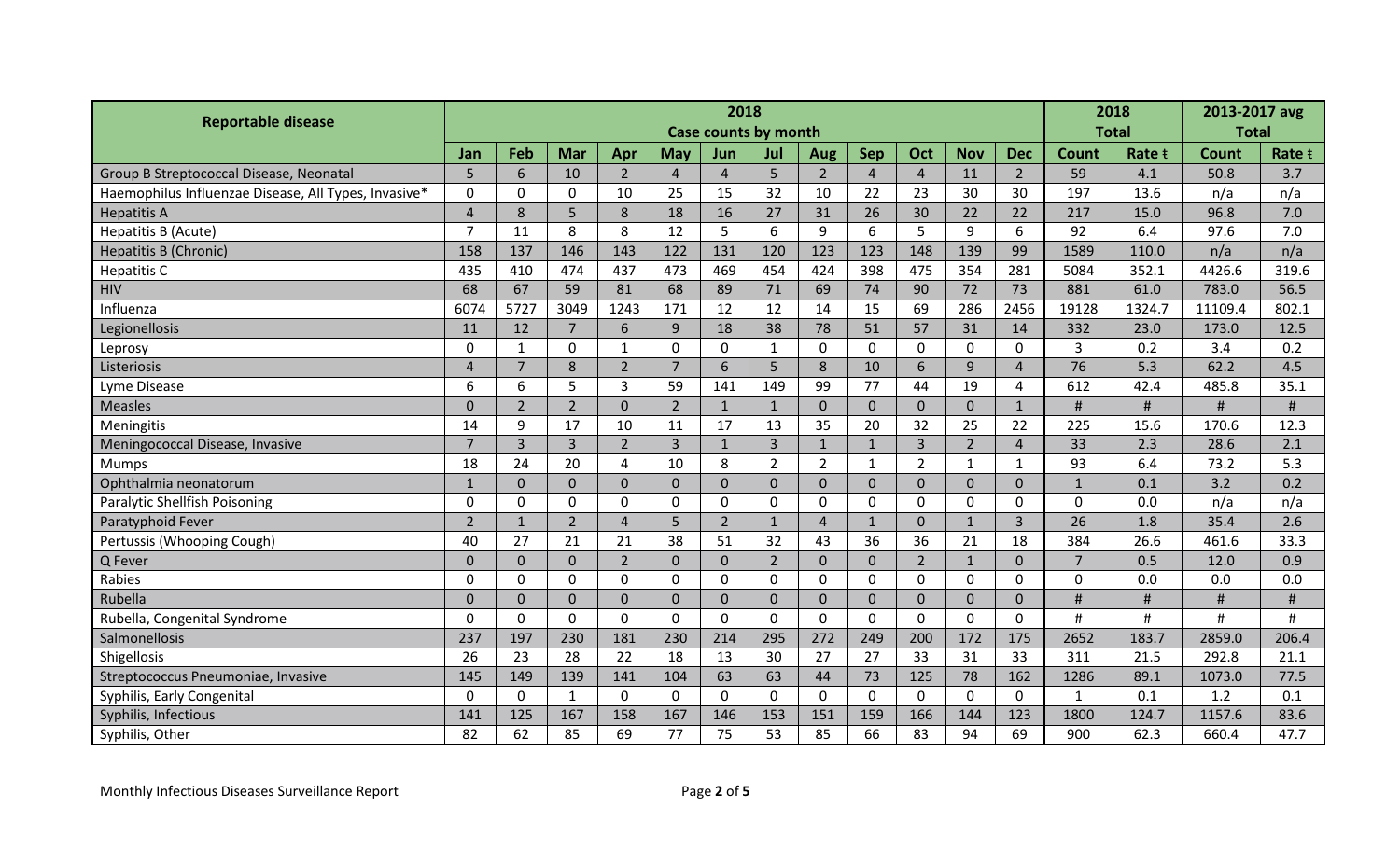| <b>Reportable disease</b>                 | 2018                 |                |            |          |     |     |          |            |              |     |              |            |          | 2018   |       | 2013-2017 avg |  |
|-------------------------------------------|----------------------|----------------|------------|----------|-----|-----|----------|------------|--------------|-----|--------------|------------|----------|--------|-------|---------------|--|
|                                           | Case counts by month |                |            |          |     |     |          |            | <b>Total</b> |     | <b>Total</b> |            |          |        |       |               |  |
|                                           | Jan                  | Feb            | <b>Mar</b> | Apr      | May | Jun | Jul      | <b>Aug</b> | <b>Sep</b>   | Oct | <b>Nov</b>   | <b>Dec</b> | Count    | Rate t | Count | Rate t        |  |
| Tetanus                                   |                      | $\Omega$       |            | 0        |     |     |          |            |              |     |              | 0          |          | 0.0    | 2.4   | 0.2           |  |
| Tuberculosis                              | 42                   | 31             | 65         | 48       | 51  | 62  | 65       | 74         | 48           | 61  | 62           | 50         | 659      | 45.6   | 626.6 | 45.2          |  |
| Tularemia                                 |                      | $\overline{0}$ |            | $\Omega$ |     |     |          |            |              |     |              | $\Omega$   | $\Omega$ | 0.0    | 0.4   | 0.0           |  |
| <b>Typhoid Fever</b>                      |                      | ∩              | 19         | 12<br>ᅭ  | 10  |     |          | 8          | 11           |     |              | 11         | 107      | 7.4    | 74.0  | 5.3           |  |
| Verotoxin Producing E. coli Including HUS |                      |                |            | 13       | 12  | 21  | 31       | 31         | 14           | 15  | 11           | b          | 173      | 12.0   | 149.2 | 10.8          |  |
| West Nile Virus Illness                   |                      |                |            |          |     |     | 11<br>ᆠᆂ | 75         | 47           |     |              |            | 138      | 9.6    | 63.8  | 4.6           |  |
| Yersiniosis                               | 30                   | 26             | 38         | 30       | 19  | 20  | 39       | 24         | 23           | 22  | 12           | 14         | 297      | 20.6   | 219.2 | 15.8          |  |

**ŧ** Rates are for cases per 1,000,000 population.

\* Prior to May 1, 2018, only *Haemophilus influenzae* (Hi) serotype b was reportable. As of May 1, 2018, all serotypes (a, b, c, d, e, f, non-typeable, and undifferentiated) became designated under diseases of public health significance under Hi. As of May 1, 2018, cases of non-type b Hi were reported in iPHIS, some with accurate episode dates in April. All serotypes of Hi with reported dates as of May 1, 2018, regardless of the episode date, are included in Table 1. Two of the ten cases of Hi with accurate episode dates in April were serotype b.

**~** 2018 YTM counts and rates only represent a partial year for Blastomycosis, Carbapenemase-Producing Enterobacteriaceae (CPE), and *Echinococcus multilocularis* Infection, which first became designated under diseases of public health significance in Ontario on May 1, 2018. Note: Blastomycosis cases with episode dates for any time in 2018 are included in this monthly report, whereas only cases with episode dates from May 1 onwards are included for CPE (no cases reported for *Echinococcus multilocularis* Infection to date).

#### **n/a** Five-year historical data are not yet available for these diseases (n/a):

- Acute Flaccid Paralysis and Paralytic Shellfish Poisoning, which became reportable in Ontario in December 2013.
- Hepatitis B (Chronic).
- Blastomycosis, Carbapenemase-Producing Enterobacteriaceae, and *Echinococcus multilocularis* Infection, first designated in May 2018.
- *Haemophilus influenza,* due to the changes in reporting in May 2018.
- **#** Historical comparison data are not provided for measles, rubella, and congenital rubella syndrome because these diseases have been eliminated in Canada. However, as these diseases remain endemic in other countries, imported and import-related cases continue to occur in Ontario.

**Ontario Cases:** Ontario Ministry of Health and Long-Term Care, integrated Public Health Information System (iPHIS) database, extracted by Public Health Ontario [2019/02/13]. **Ontario Population:** Population Projections [2017-2018] and Estimates [2013-2016], Ontario Ministry of Health and Long-Term Care, IntelliHEALTH Ontario, Dates Extracted [2017/10/24] for Projections and [2017/10/19] for Estimates.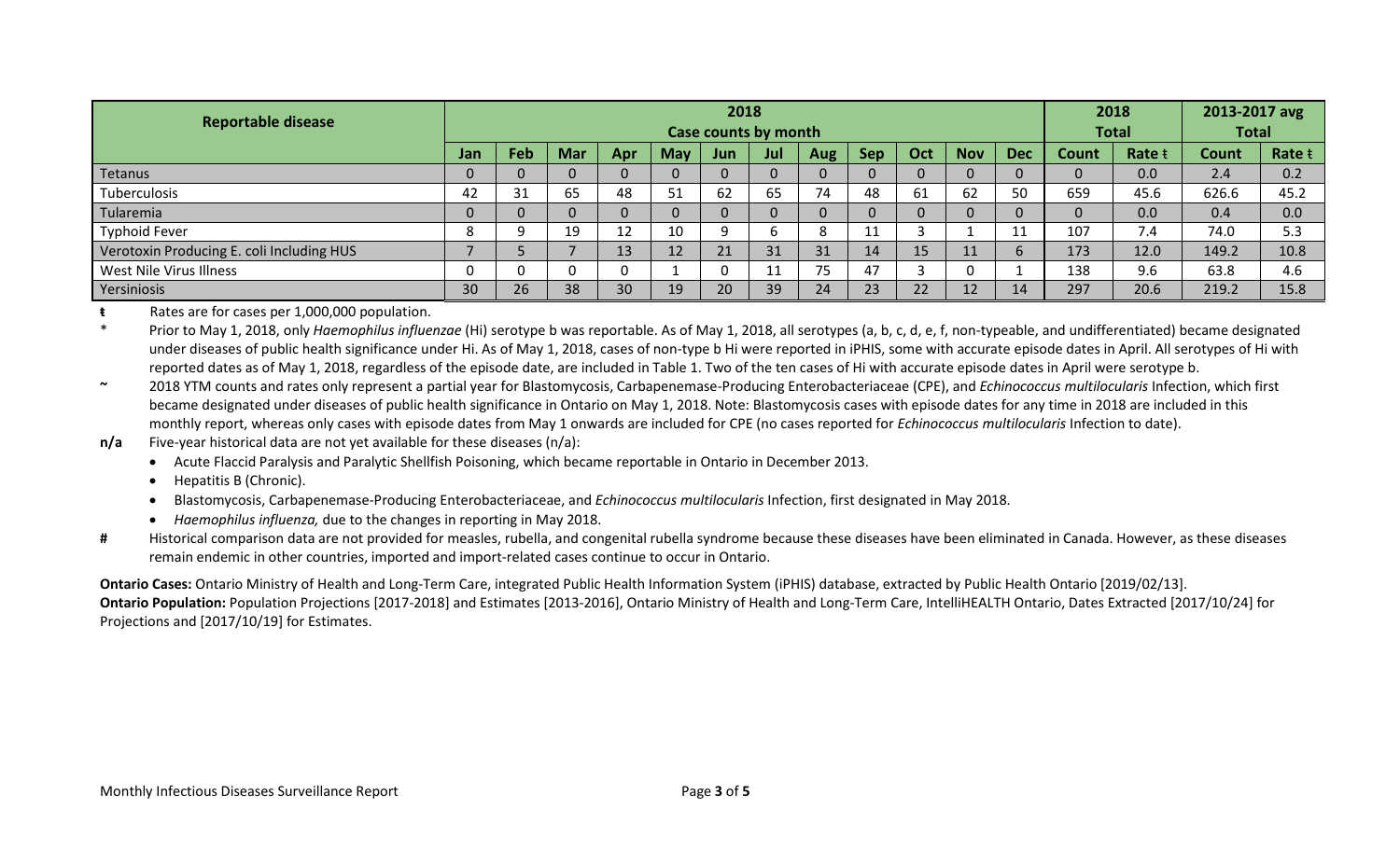## Data notes and caveats

- iPHIS is a dynamic reporting system which allows ongoing updates to data previously entered. As a result, data extracted from iPHIS represent a snap shot at the time of extraction and may differ from previous or subsequent reports. The data only represent cases reported to public health and recorded in iPHIS, that meet the Ontario Ministry of Health and Long-Term Care's confirmed and/or probable [surveillance case definitions](http://www.health.gov.on.ca/en/pro/programs/publichealth/oph_standards/infdispro.aspx) in place at the time that the case was reported. The potential for underreporting and unresolved duplicates exists.
- Case counts for amebiasis, invasive *Haemophilus influenzae* disease (all types), invasive meningococcal disease, Lyme disease, mumps, pertussis, and West Nile Virus illness are based on the sum of confirmed and probable cases as reported in iPHIS. All other diseases reported in the table are based on confirmed cases only.
- Chronic and acute hepatitis B case counts are not mutually exclusive and should not be added to obtain a total for hepatitis B cases in Ontario.
- A case is reported as encephalitis and/or meningitis when an agent is not specifically identified through laboratory testing or is not reportable.
- Case counts of Carbapenemase-Producing Enterobacteriaceae (CPE) include CPE Infection, CPE Colonization, CPE – Unspecified. Where multiple reports with the same carbapenemase are entered in IPHIS for a client, only the first report is included.
- Table 1 is not an exhaustive list of all reportable diseases in Ontario. Historical annual counts and rates for most reportable diseases are available in th[e Reportable Disease Trends in Ontario reports.](http://www.publichealthontario.ca/en/BrowseByTopic/InfectiousDiseases/Pages/Reportable-Disease-Trends.aspx) The following reportable diseases/outbreaks are omitted from the table:
	- o Counts of Creutzfeldt-Jakob disease, which are not updated frequently enough for monthly publication as a result of an additional data reconciliation step that is required.
	- o Diseases that are extremely rare or have zero incidence in recent years: anthrax, chancroid, diphtheria, hantavirus pulmonary syndrome, hemorrhagic fevers and Lassa fever, plague, acute poliomyelitis, psittacosis/ornithosis, severe acute respiratory syndrome (SARS), smallpox, and trichinosis.
	- o Diseases that are only reportable in outbreak situations or as a combination of individual and aggregate counts: chickenpox (varicella), *Clostridium difficile* infection (CDI) outbreaks in public hospitals, and institutional outbreaks of gastroenteritis and respiratory infections.
- Detailed reporting on institutional outbreaks of respiratory infections is available in the Ontario [Respiratory Pathogen Bulletin.](http://www.publichealthontario.ca/en/ServicesAndTools/SurveillanceServices/Pages/Ontario-Respiratory-Virus-Bulletin.aspx)
- Information on CDI outbreaks in public hospitals is available in th[e Reportable Disease Trends in](http://www.publichealthontario.ca/en/BrowseByTopic/InfectiousDiseases/Pages/Reportable-Disease-Trends.aspx)  [Ontario reports.](http://www.publichealthontario.ca/en/BrowseByTopic/InfectiousDiseases/Pages/Reportable-Disease-Trends.aspx)